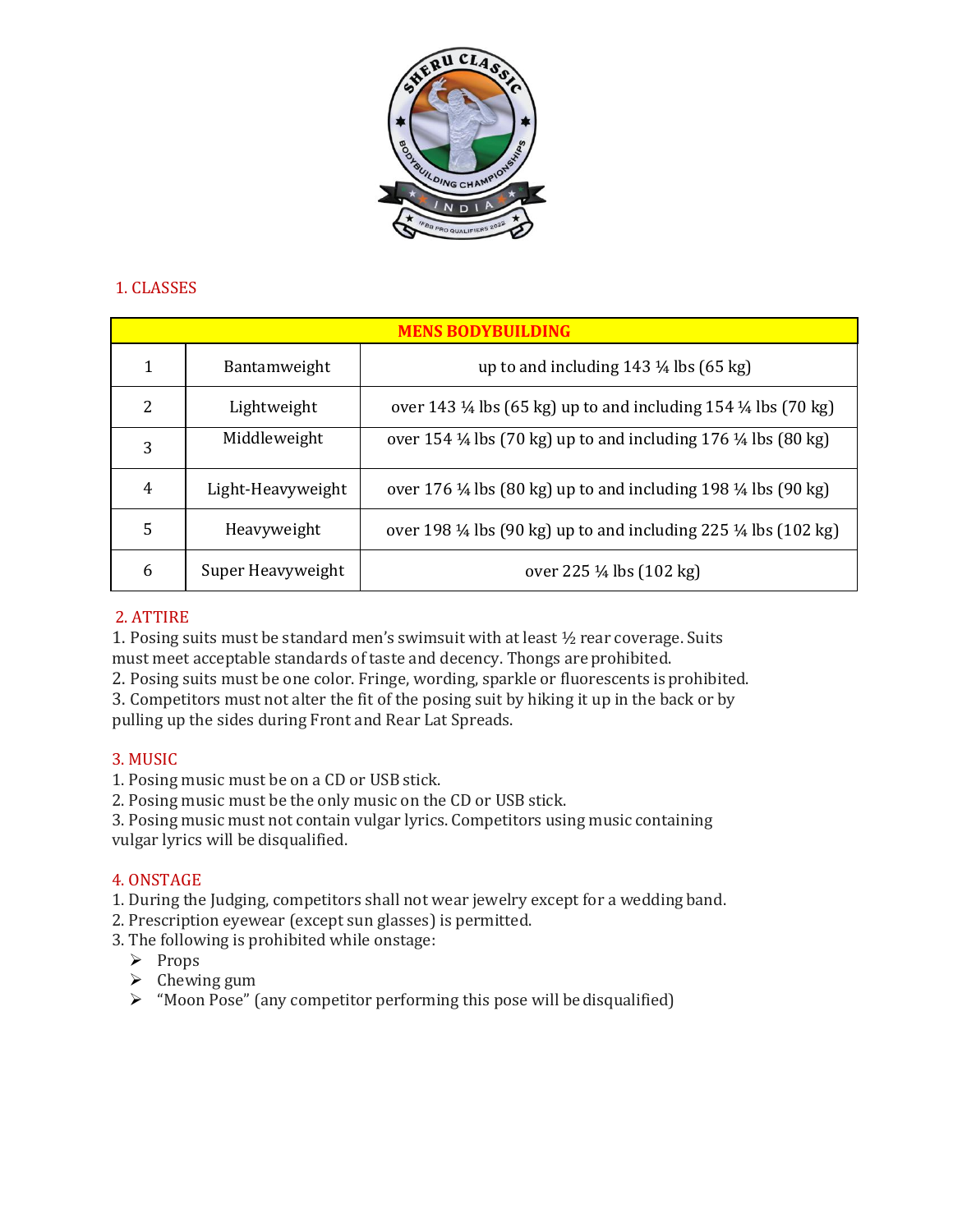

- $\triangleright$  Lying on the stage.
- $\triangleright$  Bumping and shoving (the first and second person involved will be disqualified)

4. Competitor numbers must be worn on the left side of the posing suit during the Judging and Finals.

# 5. FORMAT

# **JUDGING**

## Presentation

1. Each competitor proceeds to center-stage individually in numerical order and automatically performs the mandatory poses. No signal from the Head Judge is required.

2. Each competitor has a maximum of 60 seconds to perform the poses. A warning will be given when 10 seconds remain.

- 3. Competitors are not required to use the full 60 seconds.
- 4. The mandatory poses are:
	- Front Double Biceps
	- > Front Lat Spread
	- $\triangleright$  Side Chest
	- $\triangleright$  Back Double Biceps
	- $\triangleright$  Back Lat Spread
	- $\triangleright$  Side Triceps
	- $\triangleright$  Abdominals and Thighs

## **COMPARISONS**

1. The Head Judge will call the competitors, in small groups and in numerical order, to center stage to perform the quarter turns and mandatory poses.

2. In the call-outs, the Head Judge will direct specific competitors to perform the quarter turns and mandatory poses. Judges will have the opportunity tocompare competitors against each other.

\*Judges will score competitors according to the "total package", which is a balance of size, symmetry and muscularity.

### FINALS

### Routine

1. Competitors are called onstage individually in numerical order to perform a posing routine to music of the competitor's choice.

2. The length of the posing routine is a maximum of 60 seconds.

3. Depending on the number of competitors, the promoter and Head Judgemay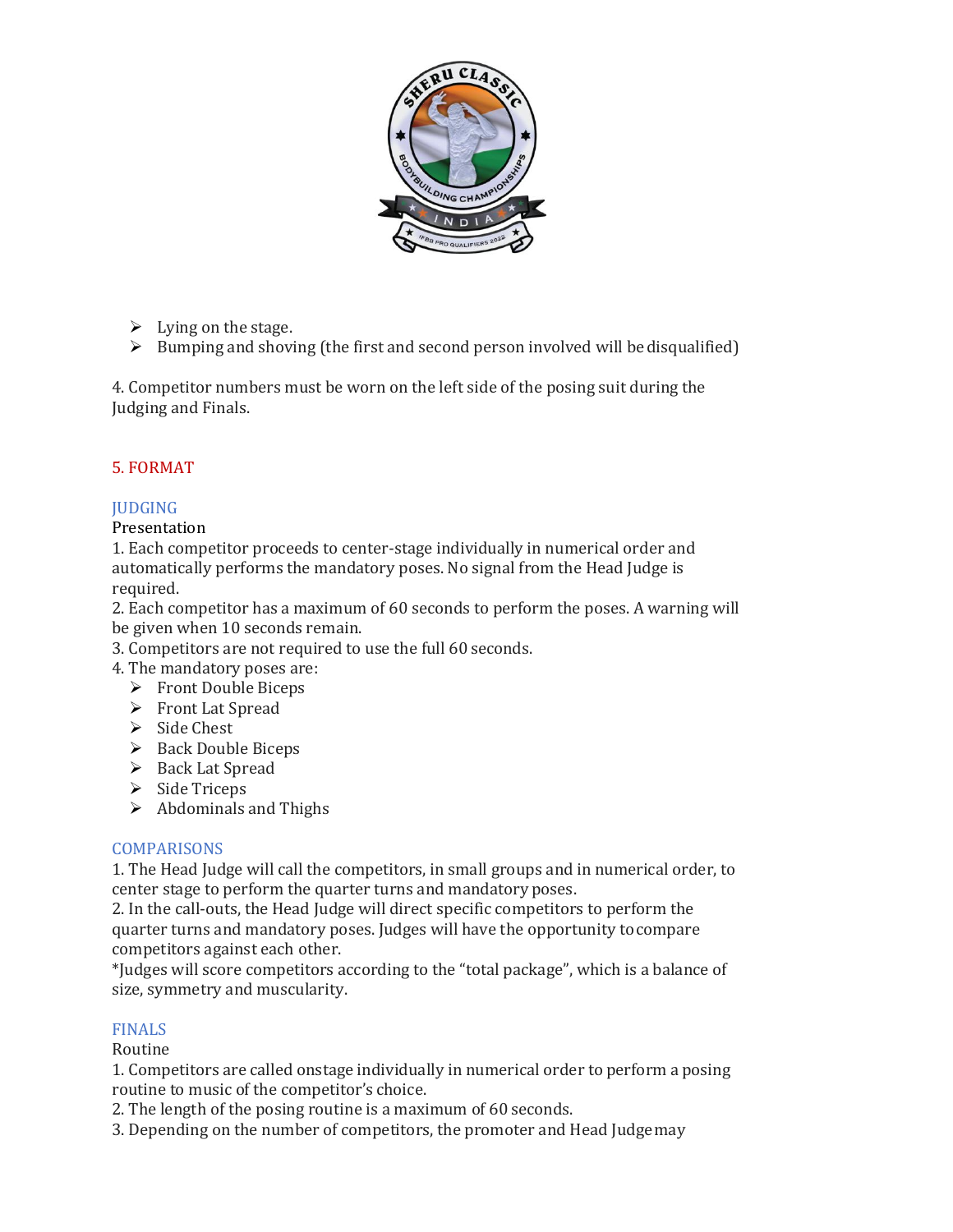

decide that only the top finalists shall perform their posing routine.